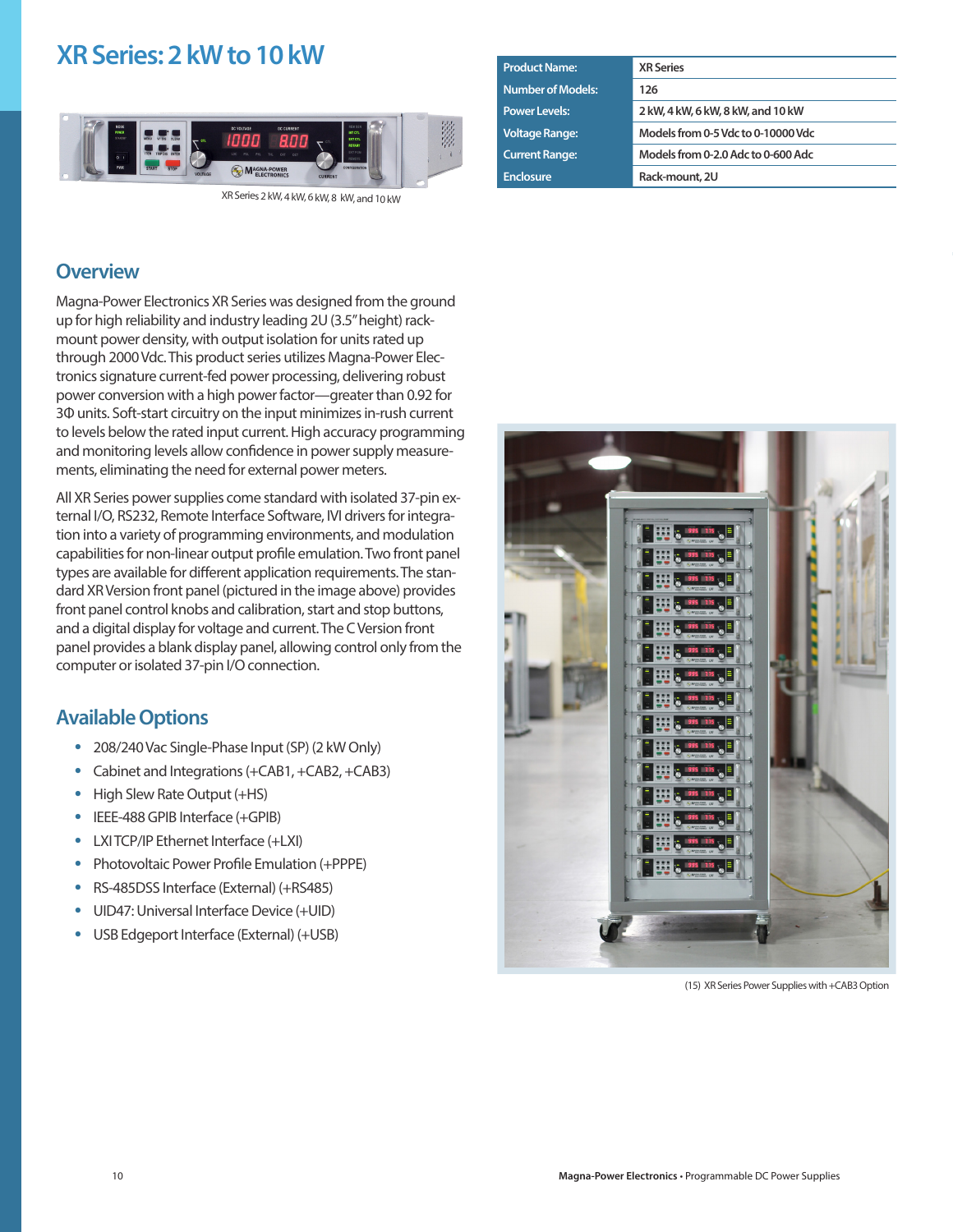# XR1000-8.0: 0-1000 Vdc, 0-8.0 Adc, 8 kW



# **XR Series Specifications**

| <b>Input Specifications</b>                        |                                                                                                                                                                                                                                                                                        |
|----------------------------------------------------|----------------------------------------------------------------------------------------------------------------------------------------------------------------------------------------------------------------------------------------------------------------------------------------|
| <b>Nominal Voltage</b><br>3 phase, 3 wire + ground | 208 Vac, 30 (operating range 187 - 229 Vac)<br>240 Vac, 30 (operating range 216 - 264 Vac)<br>380 Vac, 30 (operating range 342 - 418 Vac)<br>415 Vac, 30 (operating range 373 - 456 Vac)<br>440 Vac, 30 (operating range 396 - 484 Vac)<br>480 Vac, 30 (operating range 432 - 528 Vac) |
| 1 phase, 2 wire + ground<br>(2 kW Models Only)     | 208 Vac, 1 $\Phi$ (operating range 187 - 229 Vac)<br>240 Vac, 10 (operating range 216 - 264 Vac)                                                                                                                                                                                       |
| Frequency                                          | 50 Hz - 400 Hz (operating range 45 - 440 Hz)                                                                                                                                                                                                                                           |
| <b>Power Factor</b>                                | > 0.92 at maximum power for 30 units<br>> 0.70 at maximum power for 10 units                                                                                                                                                                                                           |
| <b>Output Specifications</b>                       |                                                                                                                                                                                                                                                                                        |
| Ripple                                             | (See Models Chart)                                                                                                                                                                                                                                                                     |
| <b>Line Regulation</b>                             | Voltage Mode: $\pm$ 0.004% of full scale<br>Current Mode: $\pm$ 0.02% of full scale                                                                                                                                                                                                    |
| <b>Load Regulation</b>                             | Voltage Mode: $\pm$ 0.01% of full scale<br>Current Mode: $\pm$ 0.04% of full scale                                                                                                                                                                                                     |
| <b>Load Transient Response</b>                     | 2 ms to recover within $\pm 1\%$ of full scale output, with a 50%<br>to 100% or 100% to 50% step load change                                                                                                                                                                           |
| <b>Efficiency</b>                                  | $\geq$ 86% at full load (See Model Charts)                                                                                                                                                                                                                                             |
| <b>Stability</b>                                   | $\pm$ 0.10% for 8 hrs. after 30 min. warmup                                                                                                                                                                                                                                            |
| Isolation                                          | User inputs and outputs: referenced to earth ground                                                                                                                                                                                                                                    |
|                                                    | Maximum input voltage to ground: ±2500 Vac                                                                                                                                                                                                                                             |
|                                                    | Maximum output voltage to ground:<br>• Models ≤1000 Vdc: ±1000 Vdc<br>• Models >1000 Vdc and $\leq$ 2000 Vdc: $\pm$ (2000 Vdc + Vo/2)<br>• Models >2000 Vdc: No output isolation, specify positive<br>or negative output polarity                                                      |
| <b>Maximum Slew Rate</b>                           | Standard Models, 1000 Vdc and below:<br>100 ms for output voltage change from 0 to 63%<br>100 ms for output current change from 0 to 63%                                                                                                                                               |
|                                                    | With High Slew Rate Option (+HS) and models >1000 Vdc:<br>4 ms for output voltage change from 0 to 63%<br>8 ms for output current change from 0 to 63%                                                                                                                                 |
| <b>Bandwidth</b>                                   | Standard Models, 1000 Vdc and below:<br>3 Hz for remote analog voltage programming<br>2 Hz for remote analog current programming                                                                                                                                                       |
|                                                    | With High Slew Rate Option (+HS) and models >1000 Vdc:<br>60 Hz for remote analog voltage programming<br>45 Hz for remote analog current programming                                                                                                                                   |
|                                                    | Note: Specifications are subject to change without notice. For three-phase configurations,                                                                                                                                                                                             |

input specifications are line-to-line. Unless otherwise noted, input voltages and currents are specified for three-phase configurations.

|                                                                                                                 | <b>Physical Specifications</b>                              |                                                  |                                                                                                                                                                             |  |  |
|-----------------------------------------------------------------------------------------------------------------|-------------------------------------------------------------|--------------------------------------------------|-----------------------------------------------------------------------------------------------------------------------------------------------------------------------------|--|--|
| Power                                                                                                           | Size $(H'' \times W'' \times D'')$                          |                                                  | Weight                                                                                                                                                                      |  |  |
| 2 kW                                                                                                            |                                                             | 3.50 x 19 x 24 in (8.89 x 48.3 x 61.0 cm)        | 45 lbs (20.41 kg)                                                                                                                                                           |  |  |
| 4 kW                                                                                                            |                                                             | 3.50 x 19 x 24 in (8.89 x 48.3 x 61.0 cm)        | 47 lbs (21.32 kg)                                                                                                                                                           |  |  |
| 6 kW                                                                                                            |                                                             | 3.50 x 19 x 24 in (8.89 x 48.3 x 61.0 cm)        | 48 lbs (21.77 kg)                                                                                                                                                           |  |  |
| 8 kW                                                                                                            |                                                             | 3.50 x 19 x 24 in (8.89 x 48.3 x 61.0 cm)        | 48 lbs (21.77 kg)                                                                                                                                                           |  |  |
| 10 kW                                                                                                           |                                                             | 3.50 x 19 x 24 in (8.89 x 48.3 x 61.0 cm)        | 48 lbs (21.77 kg)                                                                                                                                                           |  |  |
|                                                                                                                 | <b>Control Specifications</b>                               |                                                  |                                                                                                                                                                             |  |  |
|                                                                                                                 | <b>Voltage Programming Accuracy</b>                         | $\pm$ 0.075% of full scale voltage               |                                                                                                                                                                             |  |  |
|                                                                                                                 | <b>OVT Programming Accuracy</b>                             | $\pm$ 0.075% of full scale voltage               |                                                                                                                                                                             |  |  |
|                                                                                                                 | <b>Current Programming Accuracy</b>                         | $\pm$ 0.075% of full scale current               |                                                                                                                                                                             |  |  |
|                                                                                                                 | <b>OCT Programming Accuracy</b>                             | $\pm$ 0.075% of full scale current               |                                                                                                                                                                             |  |  |
|                                                                                                                 | <b>Voltage Readback Accuracy</b>                            | $\pm$ 0.2% of full scale voltage                 |                                                                                                                                                                             |  |  |
|                                                                                                                 | <b>Current Readback Accuracy</b>                            | $\pm$ 0.2% of full scale current                 |                                                                                                                                                                             |  |  |
|                                                                                                                 | External Analog Programming and<br><b>Monitoring Levels</b> | $0 - 10$ Vdc                                     |                                                                                                                                                                             |  |  |
| <b>External Analog Output Impedances</b><br><b>External Digital Programming and</b><br><b>Monitoring Limits</b> |                                                             |                                                  | Voltage output monitoring: $100 \Omega$<br>Current output monitoring: $100 \Omega$<br>+10 Vdc reference: $1 \Omega$                                                         |  |  |
|                                                                                                                 |                                                             |                                                  | Input: 0 to 5 Vdc, 10k input inpedance<br>Output: 0 to 5 Vdc, 5 mA drive capacity                                                                                           |  |  |
|                                                                                                                 |                                                             |                                                  |                                                                                                                                                                             |  |  |
|                                                                                                                 | <b>Remote Sense Limits</b>                                  |                                                  | No remote sense on models above 1000 Vdc                                                                                                                                    |  |  |
|                                                                                                                 | <b>Environmental Specifications</b>                         |                                                  |                                                                                                                                                                             |  |  |
|                                                                                                                 | <b>Ambient Operating Temperature</b>                        | 0 °C to 50 °C                                    |                                                                                                                                                                             |  |  |
|                                                                                                                 | <b>Storage Temperature</b>                                  | $-25\,^{\circ}\text{C}$ to 85 $^{\circ}\text{C}$ |                                                                                                                                                                             |  |  |
| <b>Humidity</b>                                                                                                 |                                                             |                                                  |                                                                                                                                                                             |  |  |
|                                                                                                                 | <b>Temperature Coefficient</b>                              |                                                  | 3% maximum voltage drop from output to load<br>Relative humidity up to 95% non-condensing<br>0.04 % / °C of maximum output voltage<br>0.06 % / °C of maximum output current |  |  |

Output Current (Adc)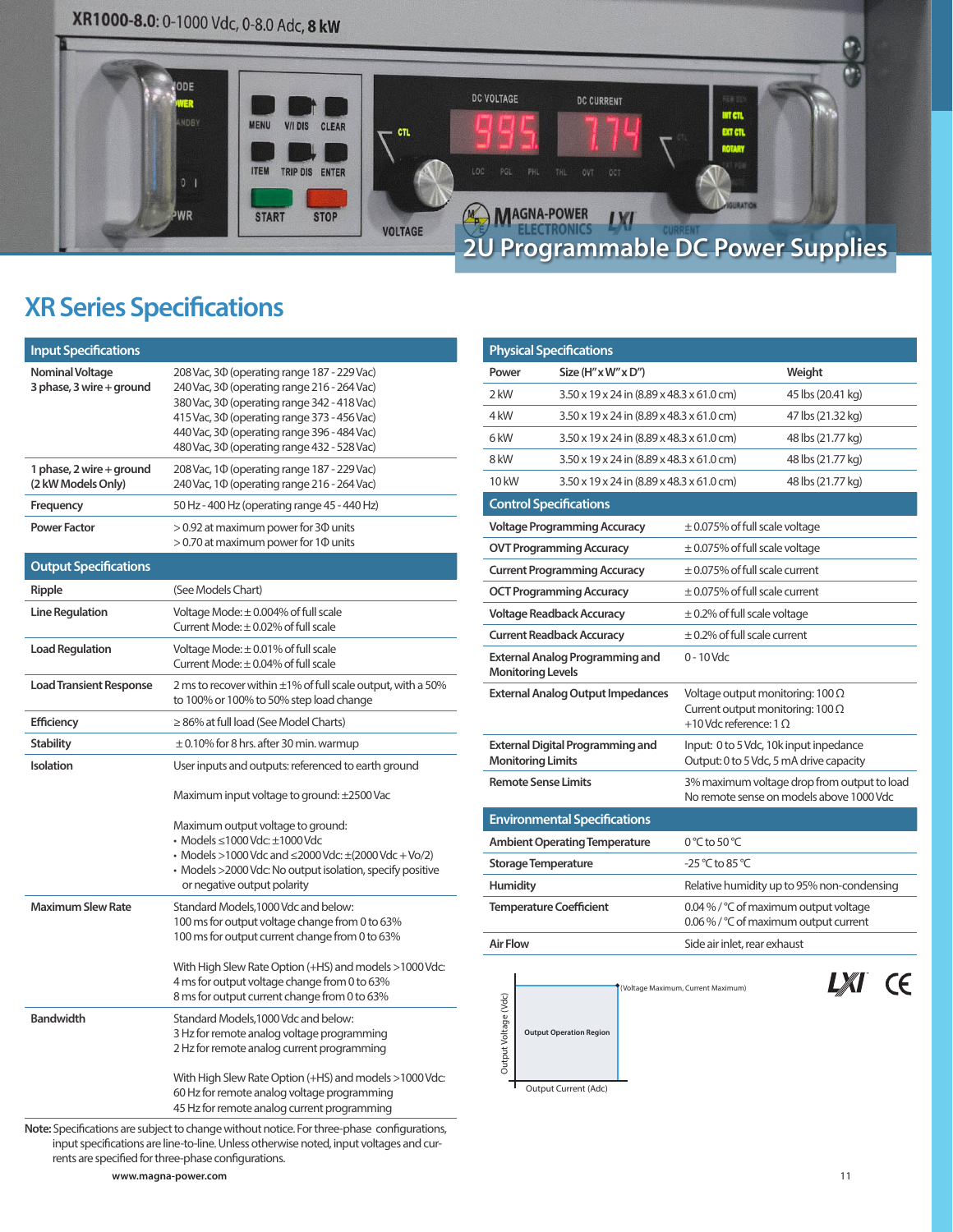# **XR Series Models**

# **Model Ordering Guide**



#### **Models Chart**

The following chart details the available standard XR Series models. The Current Maximum (Adc) column is separated by the available power levels. To determine the appropriate model, first select your output Voltage Maximum (Vdc) to find appropriate row. Next, select one desired Current Maximum from the row that contains your desired Voltage Maximum. Then, construct you model number according to the model ordering guide, above. Non-standard voltage and current configurations are available.

|                                 | $2$ kW                          | 4 <sub>kW</sub> | 6 <sub>kW</sub> | 8 kW | <b>10 kW</b>             |                          |    |
|---------------------------------|---------------------------------|-----------------|-----------------|------|--------------------------|--------------------------|----|
| <b>Voltage</b><br>Maximum (Vdc) | <b>Current</b><br>Maximum (Adc) |                 |                 |      | <b>Ripple</b><br>(mVrms) | <b>Efficiency</b><br>(%) |    |
| 5                               | 375                             | 600             | N/A             | N/A  | N/A                      | 50                       | 86 |
| 10                              | 200                             | 375             | 600             | N/A  | N/A                      | 50                       | 86 |
| 16                              | 125                             | 250             | 375             | 500  | 600                      | 50                       | 86 |
| 20                              | 100                             | 200             | 300             | 375  | 500                      | 45                       | 86 |
| 32                              | 62                              | 124             | 186             | 250  | 310                      | 40                       | 86 |
| 40                              | 50                              | 100             | 150             | 200  | 250                      | 40                       | 87 |
| 50                              | 40                              | 80              | 120             | 160  | 200                      | 50                       | 87 |
| 80                              | 25                              | 50              | 75              | 100  | 125                      | 60                       | 87 |
| 100                             | 20                              | 40              | 60              | 80   | 100                      | 60                       | 87 |
| 125                             | 16                              | 32              | 48              | 64   | 80                       | 100                      | 87 |
| 160                             | 12                              | 24              | 36              | 50   | 60                       | 120                      | 87 |
| 200                             | 10                              | 20              | 30              | 40   | 50                       | 125                      | 87 |
| 250                             | $\bf 8$                         | 16              | 24              | 32   | 40                       | 130                      | 88 |
| 375                             | 5.3                             | 10.6            | 15.9            | 21.3 | 26.5                     | 170                      | 88 |
| 400                             | 5.0                             | 10.0            | 15.0            | 20.0 | 25                       | 180                      | 88 |
| 500                             | 4.0                             | 8.0             | 12.0            | 16.0 | 20                       | 220                      | 88 |
| 600                             | 3.3                             | 6.6             | 9.9             | 13.3 | 16.5                     | 250                      | 88 |
| 800                             | 2.5                             | 5.0             | 7.5             | 10.0 | 12.5                     | 300                      | 88 |
| 1000                            | 2.0                             | 4.0             | 6.0             | 8.0  | 10                       | 350                      | 88 |
| 1250                            | 1.6                             | 3.2             | 4.8             | 6.4  | 8.0                      | 375                      | 88 |
| 1500                            | 1.3                             | 2.6             | 4.0             | 5.3  | 6.6                      | 400                      | 88 |
| 2000                            | 1.0                             | 2.0             | 3.0             | 4.0  | 5.0                      | 450                      | 88 |
| 4000                            | 0.50                            | 1.00            | 1.50            | 2.00 | N/A                      | 6500                     | 88 |
| 6000                            | 0.30                            | 0.66            | 1.00            | 1.33 | N/A                      | 7500                     | 88 |
| 8000                            | 0.25                            | 0.50            | 0.75            | 1.00 | N/A                      | 8500                     | 88 |
| 10000                           | 0.20                            | 0.40            | 0.60            | 0.80 | N/A                      | 9500                     | 88 |

#### **Input Current Per Phase (Aac)**

| 208/240 Vac, 10 | 16 | N/A | N/A | N/A | N/A |
|-----------------|----|-----|-----|-----|-----|
| 208/240 Vac. 30 | 8  | 15  | 22  | 29  | 36  |
| 380/415 Vac, 30 |    | 9   | 13  |     | 21  |
| 440/480 Vac, 30 |    | O   |     | 15  | 18  |

**Note:** Models above 2000 Vdc have high slew rate output. For models 2000 Vdc and below with the High Slew Rate Output Option (+HS), ripple will be higher.